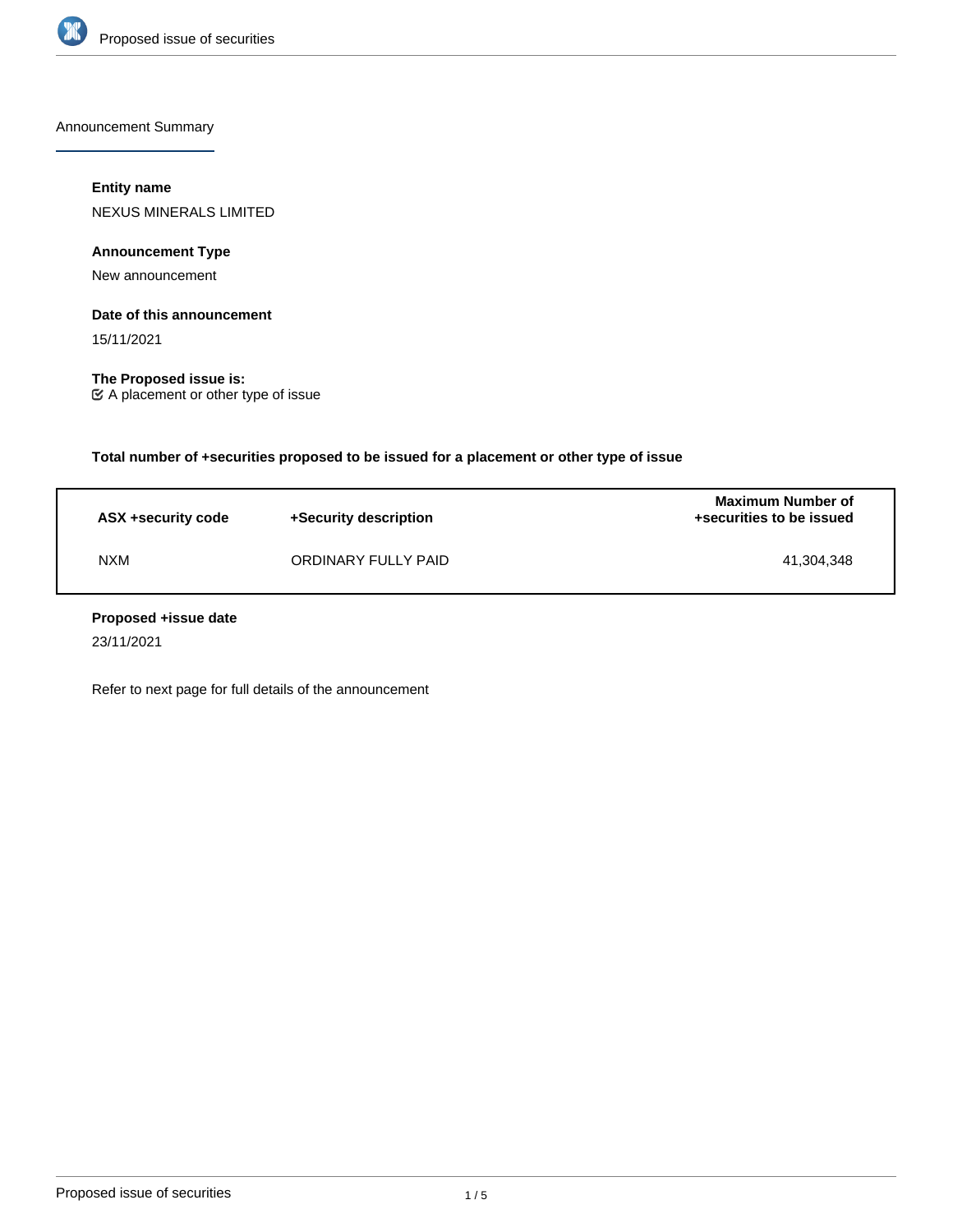

#### Part 1 - Entity and announcement details

### **1.1 Name of +Entity**

## NEXUS MINERALS LIMITED

We (the entity named above) give ASX the following information about a proposed issue of +securities and, if ASX agrees to +quote any of the +securities (including any rights) on a +deferred settlement basis, we agree to the matters set out in Appendix 3B of the ASX Listing Rules.

If the +securities are being offered under a +disclosure document or +PDS and are intended to be quoted on ASX, we also apply for quotation of all of the +securities that may be issued under the +disclosure document or +PDS on the terms set out in Appendix 2A of the ASX Listing Rules (on the understanding that once the final number of +securities issued under the +disclosure document or +PDS is known, in accordance with Listing Rule 3.10.3C, we will complete and lodge with ASX an Appendix 2A online form notifying ASX of their issue and applying for their quotation).

**1.2 Registered Number Type**

**Registration Number**

ABN

96122074006

**1.3 ASX issuer code**

NXM

# **1.4 The announcement is**

New announcement

### **1.5 Date of this announcement**

15/11/2021

**1.6 The Proposed issue is:**

 $\mathfrak{C}$  A placement or other type of issue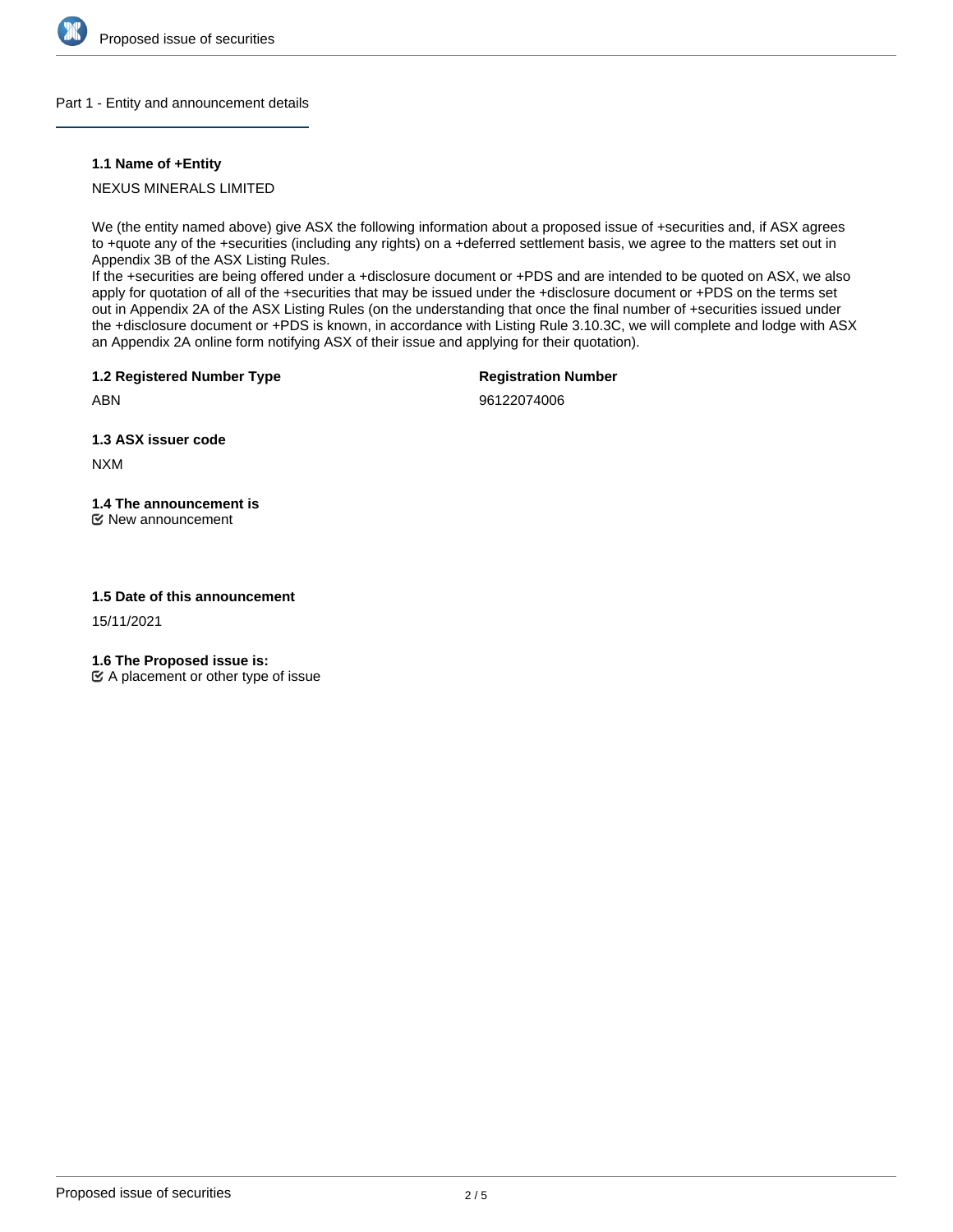

Part 7 - Details of proposed placement or other issue

Part 7A - Conditions

**7A.1 Do any external approvals need to be obtained or other conditions satisfied before the placement or other type of issue can proceed on an unconditional basis?** No

Part 7B - Issue details

**Is the proposed security a 'New class' (+securities in a class that is not yet quoted or recorded by ASX) or an 'Existing class' (additional securities in a class that is already quoted or recorded by ASX)?** Existing class

**Will the proposed issue of this +security include an offer of attaching +securities?** No

Details of +securities proposed to be issued

#### **ASX +security code and description**

NXM : ORDINARY FULLY PAID

#### **Number of +securities proposed to be issued**

41,304,348

**Offer price details**

**Are the +securities proposed to be issued being issued for a cash consideration?** Yes

**In what currency is the cash consideration being paid?**

**What is the issue price per +security?** AUD 0.46000

AUD - Australian Dollar

**Will these +securities rank equally in all respects from their issue date with the existing issued +securities in that class?** Yes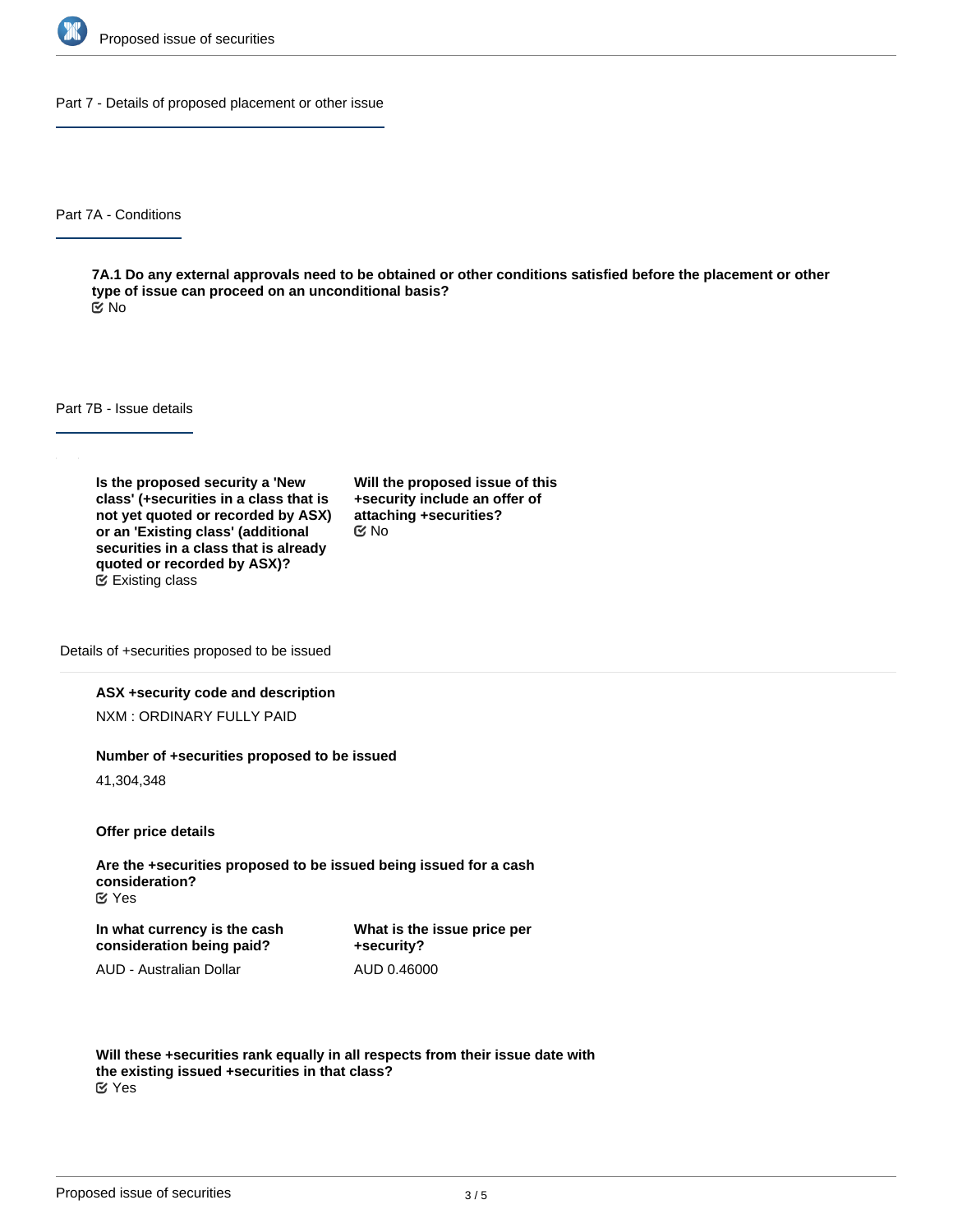

Part 7C - Timetable

**7C.1 Proposed +issue date**

23/11/2021

Part 7D - Listing Rule requirements

**7D.1 Has the entity obtained, or is it obtaining, +security holder approval for the entire issue under listing rule 7.1?** No

**7D.1b Are any of the +securities proposed to be issued without +security holder approval using the entity's 15% placement capacity under listing rule 7.1?** Yes

**7D.1b ( i ) How many +securities are proposed to be issued without security holder approval using the entity's 15% placement capacity under listing rule 7.1?**

17304348

**7D.1c Are any of the +securities proposed to be issued without +security holder approval using the entity's additional 10% placement capacity under listing rule 7.1A (if applicable)?** Yes

**7D.1c ( i ) How many +securities are proposed to be issued without +security holder approval using the entity's additional 10% placement capacity under listing rule 7.1A?**

24000000

**7D.1c ( ii ) Please explain why the entity has chosen to do a placement rather than a +pro rata issue or an offer under a +security purchase plan in which existing ordinary +security holders would have been eligible to participate**

The Company is issuing shares to sophisticated and professional investors as it is considered to be a more certain and efficient mechanism for raising the funds for this Placement in the current market environment. With the firm commitments received for the Placement the Company is not exposed to the market volatility that it may have experienced over a more extended capital raising process such as a pro-rata issue.

**7D.2 Is a party referred to in listing rule 10.11 participating in the proposed issue?** No

**7D.3 Will any of the +securities to be issued be +restricted securities for the purposes of the listing rules?** No

**7D.4 Will any of the +securities to be issued be subject to +voluntary escrow?** No

Part 7E - Fees and expenses

**7E.1 Will there be a lead manager or broker to the proposed issue?**

Ñ.